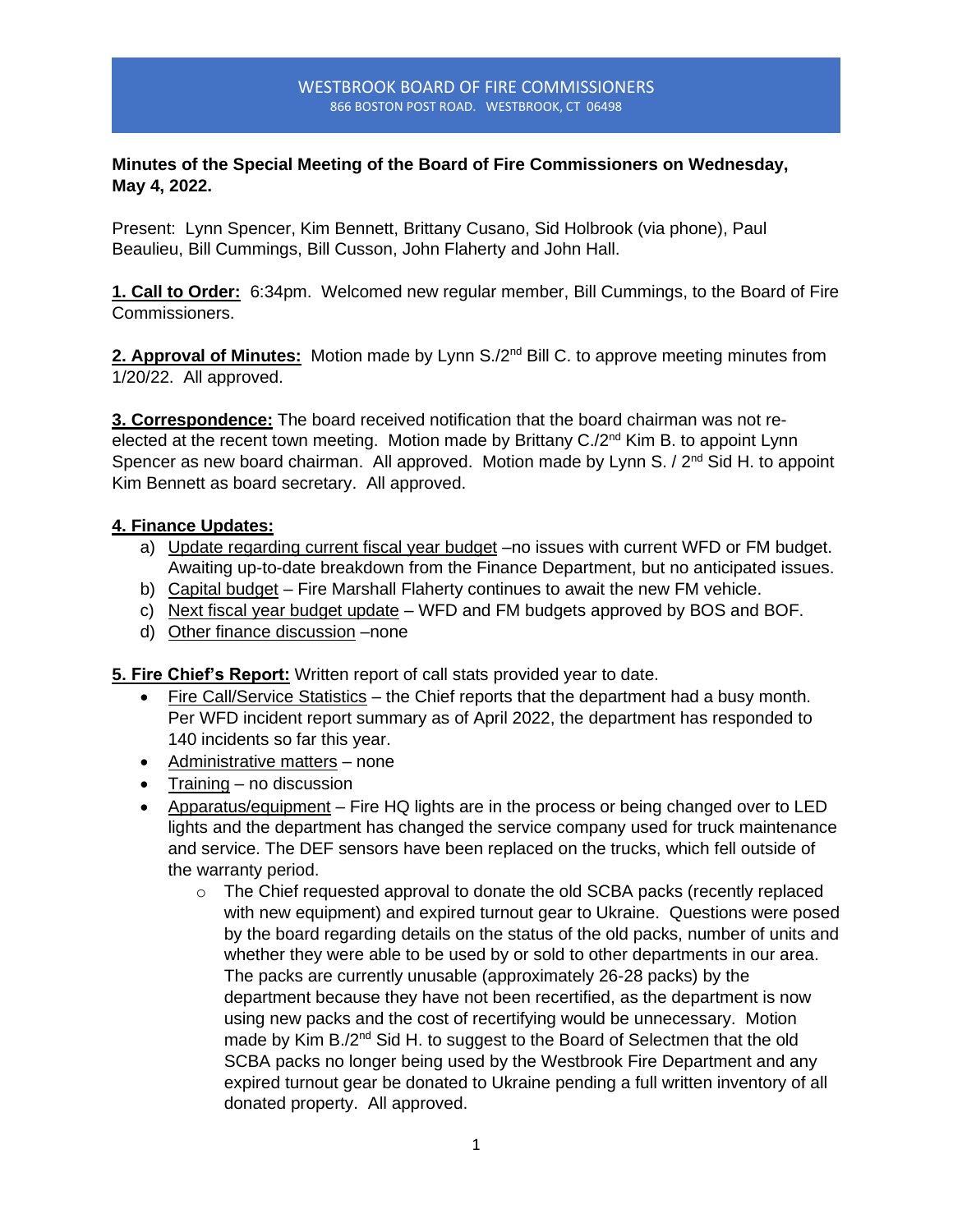#### WESTBROOK BOARD OF FIRE COMMISSIONERS 866 BOSTON POST ROAD. WESTBROOK, CT 06498

- $\circ$  The chief requested that an old hazmat trailer (1994 12-14ft and needs a lot of work worth approximately \$1000) be donated to the Westbrook Chemical Engine Company for annual carnival use and that various expired equipment on that trailer (worth approximately <\$500) be donated to the Guilford Hazmat team (assists our department with hazmat services). Motion made by Kim B./ $2<sup>nd</sup>$  Lynn S. to recommend to the Board of Selectmen that the old hazmat trailer be donated to Westbrook Chemical Engine Co. and that the expired hazmat equipment valued less than \$500 be donated to Guilford Hazmat. All approved with 1 abstain (Brittany C.)
- Inventory Reports An incomplete report was received. Discussion continued about the expectations of a full inventory report. Brittany C. volunteered to meet with the chief and the department's administrative assistant to assist in putting the inventory reports together. The chief agreed and will coordinate a date/time.
- Community Relations no discussion

# **6. Fire Marshall's Report:** Written report provided by FM.

- Inspections Reviewed with no discussion.
- Investigations Reviewed with no discussion.
- Plan Reviews/Permits Reviewed with no discussion
- Community Relations no discussion
- Administrative Matters Paul B. proposed information on a Fire Marshall service fee schedule to offset expenses. Further discussion will continue at next board meeting after board members are able to review the provided materials. Lynn S. requested that John F. obtain a summary of income already received for FM services from the Finance Department. FM reported that DFM will be on LOA x 3 weeks for training for another job.
- Inventory Reports Inventory report provided by FM was very detailed and discussion was had regarding the dollar threshold set for these reports. Sid H. suggested that the board revisit the set value for inventory items at our next meeting.
- Training no discussion

# **7. Emergency Management Updates:**

• None

# **8. Old Business:**

- BOFC Rules & Regulations Lynn S. reported that there has been no movement at this time. Brittany C. provided an update regarding the Town Ordinance Ad Hoc Committee whose goal is to clarify rules and responsibilities of the Board of Fire Commissioners, Board of Selectmen and Westbrook Fire Department Chiefs. The committee will have their next meeting on 5/24/22 at 4pm.
- COVID19 Update N95 masks and COVID test kits are available free of charge for town residents in the Selectman's office.
- Pension status Lynn S. reported that there has been no movement on the pension. No updated document has been received since the last presentation/meeting. Lynn S. will